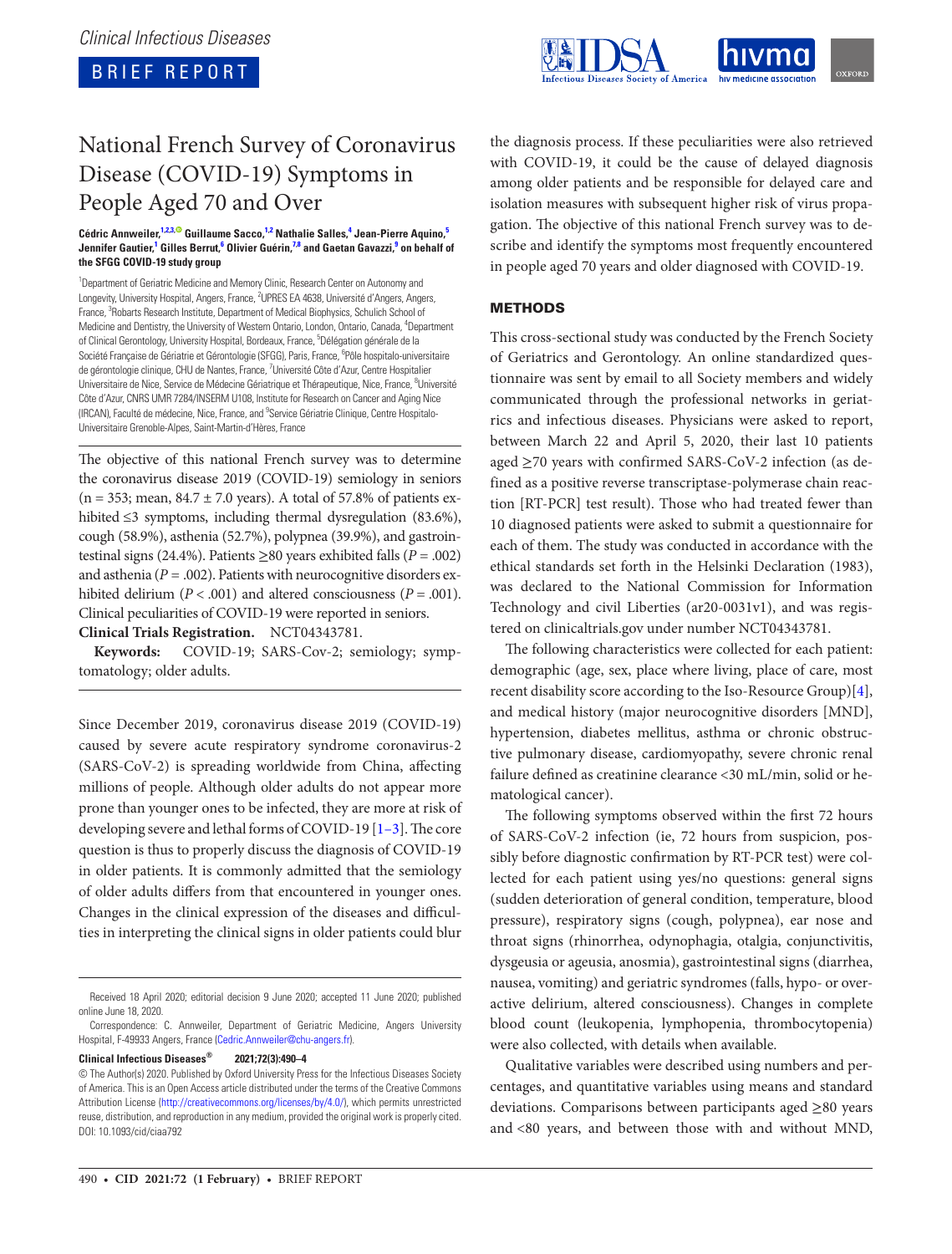were performed using  $\chi^2$  test for qualitative variables (or exact Fisher test where appropriate), and Student *t* test for quantitative variables (or Mann-Whitney *U* test where appropriate). Univariate logistic regressions were conducted to determine the association of each COVID-19 sign with age  $\geq$ 80 years and history of MND. Finally, the profiles of COVID-19 patients were determined according to their symptoms, age, and history of MND using a multiple correspondence analysis. Two-sided *P*

values < .05 were considered significant. Analyses were performed with SAS (SAS Institute Inc.; v9.4) and R (R Core Team 2020; v3.6.3) using the FactoMineR and Factoshiny packages.

## RESULTS

Older patients' characteristics are presented in [Table 1](#page-1-0) ( $N = 353$ ; mean  $\pm$  SD, 84.7  $\pm$  7.0 years; 54.7% women). Most patients

#### <span id="page-1-0"></span>**Table 1. Characteristics and Comparisons of Participants (N = 353) Separated According to Their Age and History of MNDs**

|                                                | Population of<br>the Study<br>$(N = 353)$ | Comparison of Patients < and ><br>80 y of Age |                                |                        | Comparison of Patients With and Without<br><b>MNDs</b> |                         |               |
|------------------------------------------------|-------------------------------------------|-----------------------------------------------|--------------------------------|------------------------|--------------------------------------------------------|-------------------------|---------------|
|                                                |                                           | Age $< 80 y$<br>$(n = 89)$                    | Age $\geq 80$ y<br>$(n = 264)$ | $P$ Value <sup>a</sup> | No MND<br>$(n = 219)$                                  | With MND<br>$(n = 134)$ | $P$ Value $a$ |
| Sociodemographic data                          |                                           |                                               |                                |                        |                                                        |                         |               |
| Male                                           | 160 (45.3)                                | 47 (52.8)                                     | 113 (42.8)                     | .101                   | 105 (48.0)                                             | 55 (41.0)               | .206          |
| Age (y), mean $\pm$ SD                         | $84.7 \pm 7.0$                            | $75.4 \pm 2.9$                                | $87.8 \pm 4.8$                 |                        | $83.7 \pm 7.2$                                         | $86.3 \pm 6.4$          | $-.001$       |
| Place where living                             |                                           |                                               |                                | .0049                  |                                                        |                         |               |
| Community-dwelling                             | 257 (72.8)                                | 75 (84.3)                                     | 182 (68.9)                     |                        | 180 (82.2)                                             | 77 (57.5)               | $-.001$       |
| Institution-dwelling                           | 96 (27.2)                                 | 14(15.7)                                      | 82 (31.1)                      |                        | 39 (17.8)                                              | 57 (42.5)               |               |
| Place of care                                  |                                           |                                               |                                | .1845                  |                                                        |                         | .173          |
| Hospital                                       | 324 (91.8)                                | 79 (88.8)                                     | 245 (92.8)                     |                        | 204 (93.2)                                             | 120 (89.6)              |               |
| Nursing home                                   | 23(6.5)                                   | 8(9.0)                                        | 15(5.7)                        |                        | 11(5.0)                                                | 12(9.0)                 |               |
| Services residence                             | 3(0.9)                                    | 0(0.0)                                        | 3(1.1)                         |                        | 1(0.5)                                                 | 2(1.5)                  |               |
| Personal residence                             | 3(0.9)                                    | 2(2.3)                                        | 1(0.4)                         |                        | 3(1.4)                                                 | 0(0.0)                  |               |
| GIRb                                           |                                           |                                               |                                | $-.001$                |                                                        |                         | $-.001$       |
| $\mathbf{1}$                                   | 23(7.1)                                   | 4(5.0)                                        | 19(7.7)                        |                        | 1(0.5)                                                 | 22 (17.3)               |               |
| $\overline{2}$                                 | 70 (21.5)                                 | 11 (13.8)                                     | 59 (24.0)                      |                        | 13 (6.5)                                               | 57 (44.9)               |               |
| 3                                              | 47 (14.4)                                 | 8(10.0)                                       | 39 (15.9)                      |                        | 24 (12.1)                                              | 23(18.1)                |               |
| 4                                              | 59 (18.1)                                 | 8(10.0)                                       | 51 (20.7)                      |                        | 40 (20.1)                                              | 19 (15.0)               |               |
| $\geq 5$                                       | 127 (39.0)                                | 49 (61.3)                                     | 78 (31.7)                      |                        | 121 (60.8)                                             | 6(4.7)                  |               |
| <b>Medical history</b>                         |                                           |                                               |                                |                        |                                                        |                         |               |
| Major neurocognitive disorders                 | 134 (38.0)                                | 21 (23.6)                                     | 113 (42.8)                     | .001                   | 0(0.0)                                                 | 134 (100.0)             |               |
| Hypertension                                   | 234 (66.3)                                | 50 (56.2)                                     | 184 (69.7)                     | .012                   | 144 (65.8)                                             | 90 (67.2)               | .786          |
| Diabetes mellitus                              | 80 (22.7)                                 | 23 (25.8)                                     | 57 (21.6)                      | .407                   | 52 (23.7)                                              | 28 (20.9)               | .535          |
| Asthma or COPD                                 | 46 (13.0)                                 | 13 (14.6)                                     | 33 (12.5)                      | .610                   | 32 (14.6)                                              | 14 (10.5)               | .259          |
| Cardiomyopathy                                 | 159 (45.0)                                | 24 (27.0)                                     | 135 (51.1)                     | < .001                 | 92(42.0)                                               | 67 (50.0)               | .143          |
| Severe chronic renal failure                   | 38 (10.8)                                 | 5(5.6)                                        | 33 (12.5)                      | .070                   | 22(10.1)                                               | 16 (11.9)               | .577          |
| Solid or hematological cancer                  | 67 (19.0)                                 | 15 (16.9)                                     | 52 (19.7)                      | .554                   | 45 (20.6)                                              | 22(16.4)                | .337          |
| General signs                                  |                                           |                                               |                                |                        |                                                        |                         |               |
| Sudden deterioration of general condition      | 186 (52.7)                                | 34 (38.2)                                     | 152 (57.6)                     | .002                   | 113 (51.6)                                             | 73 (54.5)               | .599          |
| Low blood pressure                             | 51(14.5)                                  | 8(9.0)                                        | 43 (16.3)                      | .090                   | 31(14.2)                                               | 20 (14.9)               | .842          |
| Body temperature                               |                                           |                                               |                                | .011                   |                                                        |                         | .013          |
| No fever                                       | 58 (16.4)                                 | 14(15.7)                                      | 44 (16.7)                      |                        | 36 (16.4)                                              | 22 (16.4)               |               |
| Subfebrile temperature 37.5°-38°C              | 75 (21.3)                                 | 10(11.2)                                      | 65 (24.6)                      |                        | 35(16.0)                                               | 40 (29.9)               |               |
| Hyperthermia > 38°C                            | 198 (56.1)                                | 62 (69.7)                                     | 136 (51.5)                     |                        | 135 (61.6)                                             | 63 (47.0)               |               |
| Alternation of hyperthermia and<br>hypothermia | 22(6.2)                                   | 3(3.4)                                        | 19(7.2)                        |                        | 13(5.9)                                                | 9(6.7)                  |               |
| <b>Respiratory signs</b>                       |                                           |                                               |                                |                        |                                                        |                         |               |
| Cough                                          | 208 (58.9)                                |                                               |                                | .153                   |                                                        |                         | < .001        |
| Sputum                                         | 82 (23.2)                                 | 14 (15.7)                                     | 68 (25.8)                      |                        | 49 (22.4)                                              | 33 (24.6)               |               |
| Dry                                            | 126 (35.7)                                | 35 (39.3)                                     | 91 (34.5)                      |                        | 97 (44.3)                                              | 29 (21.6)               |               |
| Polypnea                                       | 141 (39.9)                                |                                               |                                | .165                   |                                                        |                         | .014          |
| Between 23 and 29/min                          | 94 (26.6)                                 | 17 (19.1)                                     | 77 (29.2)                      |                        | 58 (26.5)                                              | 36 (26.9)               |               |
| $\geq 30/min$                                  |                                           | 12 (13.5)                                     | 35 (13.3)                      |                        |                                                        | 9(6.7)                  |               |
| <b>ENT signs</b>                               | 47 (13.3)                                 |                                               |                                |                        | 38 (17.4)                                              |                         |               |
|                                                |                                           |                                               |                                |                        |                                                        |                         |               |
| Rhinorrhea                                     | 32(9.1)                                   | 9(10.1)                                       | 23 (8.7)                       | .691                   | 23 (10.5)                                              | 9(6.7)                  | .229          |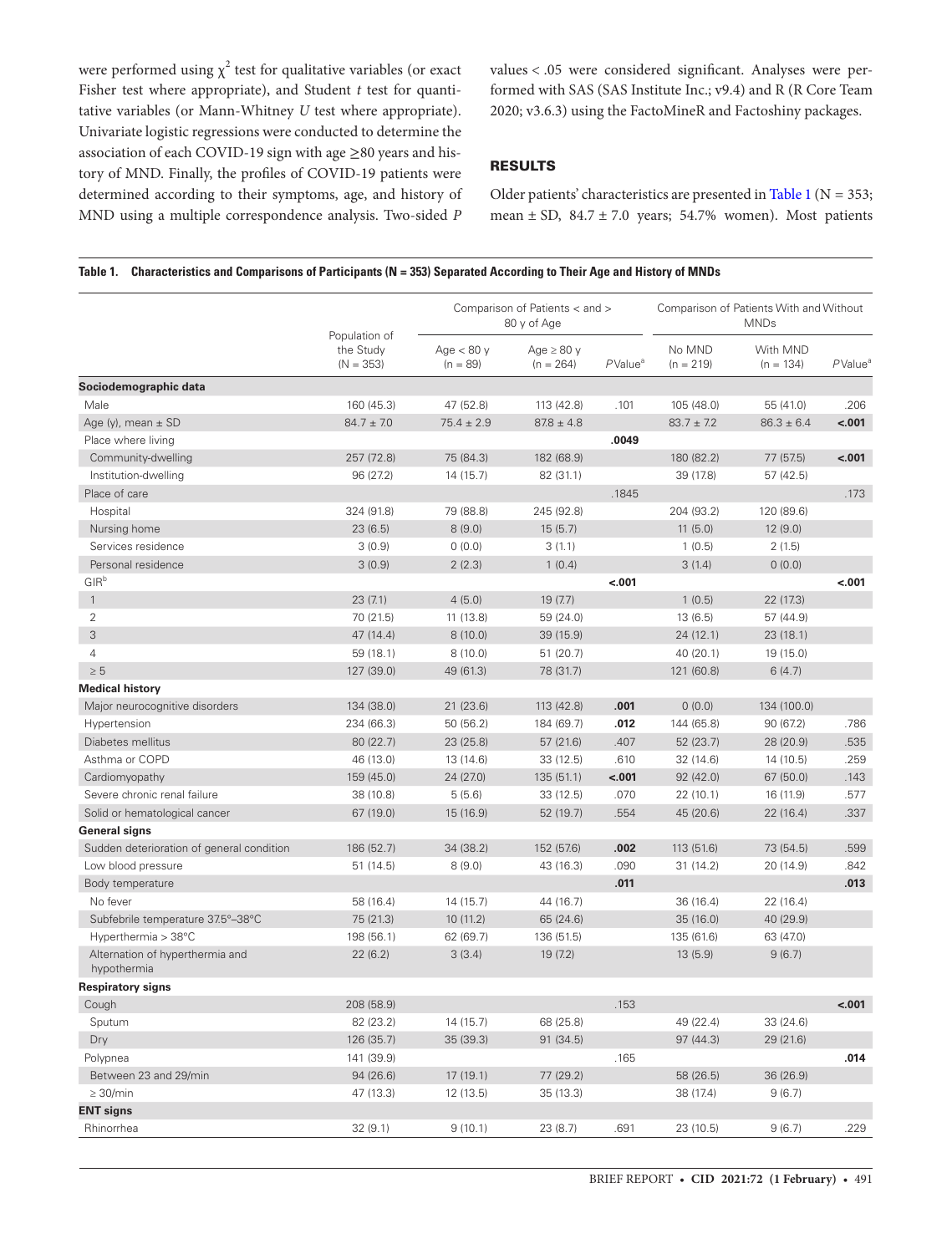|                                                      | Population of<br>the Study<br>$(N = 353)$ | Comparison of Patients < and ><br>80 y of Age |                                         |                        | Comparison of Patients With and Without<br><b>MNDs</b> |                                         |                        |
|------------------------------------------------------|-------------------------------------------|-----------------------------------------------|-----------------------------------------|------------------------|--------------------------------------------------------|-----------------------------------------|------------------------|
|                                                      |                                           | Age $< 80 y$<br>$(n = 89)$                    | Age $\geq 80$ y<br>$(n = 264)$          | $P$ Value <sup>a</sup> | No MND<br>$(n = 219)$                                  | With MND<br>$(n = 134)$                 | $P$ Value <sup>a</sup> |
| Odynophagia                                          | 9(2.6)                                    | 2(2.3)                                        | 7(2.7)                                  | 1.000                  | 7(3.2)                                                 | 2(1.5)                                  | .492                   |
| Otalgia                                              | 2(0.6)                                    | 1(1.1)                                        | 1(0.4)                                  | .441                   | 2(0.9)                                                 | 0(0)                                    | .528                   |
| Conjunctivitis                                       | 3(0.9)                                    | 1(1.1)                                        | 2(0.8)                                  | 1.000                  | 1(0.5)                                                 | 2(1.5)                                  | .560                   |
| Dysgeusia-ageusia <sup>c</sup>                       | 25(7.1)                                   | 8(9.0)                                        | 17(6.5)                                 | .428                   | 22(10.1)                                               | 3(2.3)                                  | .006                   |
| Anosmia <sup>c</sup>                                 | 7(2.0)                                    | 0(0)                                          | 7(2.7)                                  | .198                   | 6(2.8)                                                 | 1(0.8)                                  | .260                   |
| <b>Gastrointestinal signs</b>                        |                                           |                                               |                                         |                        |                                                        |                                         |                        |
| Diarrhea                                             | 77 (21.8)                                 | 23(25.8)                                      | 54(20.5)                                | .287                   | 53(24.2)                                               | 24 (17.9)                               | .165                   |
| Nausea-vomiting                                      | 22(6.2)                                   | 3(3.4)                                        | 19(7.2)                                 | .197                   | 16(7.3)                                                | 6(4.5)                                  | .286                   |
| <b>Geriatric syndromes</b>                           |                                           |                                               |                                         |                        |                                                        |                                         |                        |
| Falls                                                | 66 (18.7)                                 | 7(7.9)                                        | 59 (22.4)                               | .002                   | 36 (16.4)                                              | 30(22.4)                                | .164                   |
| Hypoactive delirium                                  | 62 (17.6)                                 | 14(15.7)                                      | 48 (18.2)                               | .599                   | 25(11.4)                                               | 37 (27.6)                               | $-.001$                |
| Overactive delirium                                  | 32(9.1)                                   | 5(5.6)                                        | 27(10.2)                                | .190                   | 12(5.5)                                                | 20(14.9)                                | .003                   |
| Altered consciousness                                | 37(10.5)                                  | 6(6.7)                                        | 31(11.7)                                | .183                   | 14(6.4)                                                | 23 (17.2)                               | .001                   |
| <b>Biology</b>                                       |                                           |                                               |                                         |                        |                                                        |                                         |                        |
| Lymphopenia <sup>d</sup>                             | 247 (74.6)                                | 66 (78.6)                                     | 181 (73.3)                              | .336                   | 165 (79.3)                                             | 82 (66.7)                               | .011                   |
| Lymphocytes/mm <sup>3</sup> (n = 246), mean $\pm$ SD | $725 \pm 267$                             | $730 \pm 285$                                 | $723 \pm 261$                           | .856                   | $692 \pm 258$                                          | $791 \pm 275$                           | .016                   |
| Leukopenia <sup>e</sup>                              | 9(2.7)                                    | 2(2.4)                                        | 7(2.8)                                  | 1.000                  | 5(2.4)                                                 | 4(3.2)                                  | .733                   |
| Leukocytes/mm <sup>3</sup> (n = 17), mean $\pm$ SD   | $2394 \pm 881$                            | $2613 \pm 1174$                               | $2327 \pm 818$                          | .571                   | $2261 \pm 1091$                                        | $2545 \pm 603$                          | .630                   |
| Thrombopenia <sup>t</sup>                            | 85 (25.4)                                 | 24 (28.6)                                     | 61(24.3)                                | .436                   | 58 (27.6)                                              | 27(21.6)                                | .244                   |
| Thrombocytes/mm <sup>3</sup> (n = 84), mean $\pm$ SD | $115523 \pm 29085$                        |                                               | $113708 \pm 32512$ 116 250 $\pm$ 27 860 | .984                   |                                                        | $112810 \pm 31743$ 121 577 $\pm$ 21 354 | .355                   |

Data presented as n (%) where applicable. *P* < .05 indicated in bold.

<sup>a</sup>Comparisons based on χ<sup>2</sup> test or exact Fisher test for qualitative variables, and Student *t* test or Mann-Whitney *U* test for quantitative variables, as appropriate.

b 27 missing data.

<sup>c</sup>2 missing data.

<sup>d</sup>22 missing data.

e 20 missing data. f 18 missing data.

Abbreviations: COPD, chronic obstructive pulmonary disease; ENT, ear nose and throat; GIR, Iso-Resource Group; MND, major neurocognitive disorders; SD, standard deviation.

(57.8%) exhibited  $\leq$ 3 symptoms, and 15% had 0–1 symptom during the first 72 hours of the infection. The most frequent symptoms were thermal dysregulation (83.6%), cough (58.9%), and sudden deterioration of general condition (52.7%). Polypnea was found in 39.9% including  $n = 47$  with severe polypnea  $\geq$  30 cycles/min, and gastrointestinal signs in 24.4% including  $n = 77$  with diarrhea. Biologically, 76.4% of the population had lymphopenia, with 725  $\pm$  267 lymphocytes per mm<sup>3</sup> on average.

Comparison of those < 80 and > 80 years of age showed that falls (22.4% vs 7.9%,  $P = .002$ ; odds ratio [OR] = 3.37; 95% confidence interval [95% CI], 1.48–7.69) and sudden deterioration of general condition (57.6% vs 38.2%, *P* = .002; OR = 2.20; 95% CI, 1.34–3.59) were more frequently after 80 years of age, whereas fever was less frequent (51.5% vs 69.7%, *P* = .011; OR = 0.46; 95% CI, .28–.77).

Comparison between patients with and without MND showed that those with MND exhibited more often hypoactive (27.6% vs 11.4%, *P* < .001; OR = 2.96; 95% CI, 1.69–5.20) and overactive delirium (14.9% vs 5.5%, *P* = .003; OR = 3.03; 95% CI, 1.43–6.42) and altered consciousness (17.2% vs 6.4%,

*P* = .001; OR = 3.03; 95% CI, 1.50–6.13), and less often hyperthermia (47.0% vs 61.6 %, *P* = .013; OR = 0.55; 95% CI, .36–.85), cough (46.3% vs 66.7%, *P* < .001; OR = 0.35; 95% CI, .21–.57), and dysgeusia-ageusia (2.3% vs 10.1%, *P* = .006; OR = 0.21; 95% CI, .06–.70).

Finally, the multiple correspondence analysis results distinguished between 2 profiles of older patients. The first profile matched with patients younger than age 80 years without MND, who exhibited more frequent hyperthermia and cough during the first 72 hours of the infection, but no fall, altered consciousness, or hypoactive delirium. In contrast, the second profile matched with patients aged 80 years and older with MND; the latter exhibiting more frequently no specific symptoms, and most often an absence of hyperthermia, polypnea, cough, and dysgeusia-ageusia.

### **DISCUSSION**

This national French survey shows that older adults with COVID-19 exhibit a pauci-symptomatic clinical picture with less than 3 signs during the first 72 hours of the infection, generally combining general and respiratory signs (eg,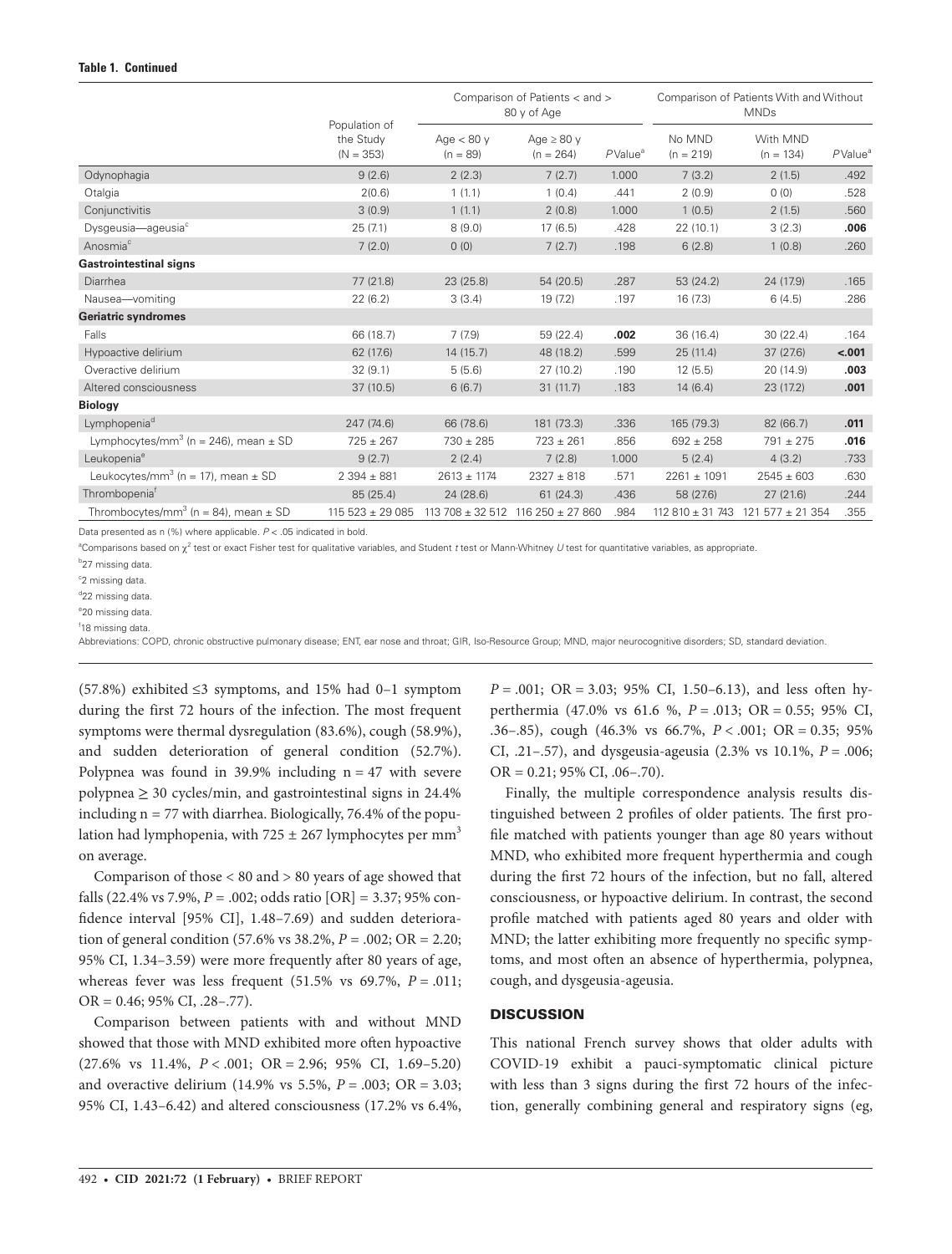hyperthermia and cough) with peculiarities that should alert the clinician (eg, sudden deterioration of general condition, diarrhea, lymphopenia, geriatric syndromes including falls and delirium). Various clinical profiles were highlighted across older adults, especially among the oldest-old ≥80 years and those with chronic diseases such as MND.

Our survey provides the first description of the COVID-19 signs in older, and even oldest-old, adults with comorbidities [\[1–](#page-4-0)[3](#page-4-1)]. Compared with previous meta-analyses in younger adults [[5](#page-4-3)[–7\]](#page-4-4), we found that older adults with COVID-19 often exhibit thermal dysregulation, which, however, results less often in hyperthermia (56% here vs 82% [[5](#page-4-3)] to 91% [\[6\]](#page-4-5) in younger adults) and more often in subfebrile temperatures or alternations of hyperthermia and hypothermia (not described thus far to our knowledge). The prevalence of cough was similar (59% here vs 61% [[5\]](#page-4-3) to 72% [\[7\]](#page-4-4) in younger adults). In contrast, the sudden deterioration of general condition, mostly illustrated by marked asthenia, was particularly frequent in older adults (53% here vs 36% [\[5\]](#page-4-3) to 51% [\[6\]](#page-4-5) in younger adults). Also, older adults exhibited more often dyspnea (40% here vs 26% [\[5\]](#page-4-3) to 30% [\[6\]](#page-4-5) in younger adults) and gastrointestinal signs (24.4% here with mostly diarrhea [21.8%] vs 10% in younger adults [\[5,](#page-4-3) [8\]](#page-4-6)). This should encourage clinicians to integrate the gastrointestinal signs into the diagnostic reasoning for SARS-CoV-2 infection in older adults. Older adults had less often anosmia (2% here vs 86% in younger adults [\[9\]](#page-4-7)) and dysgeusia-ageusia (7% here vs 89% in younger adults [\[9\]](#page-4-7)). The latter prevalence should be cautiously interpreted however because of olfactory and gustatory dysfunctions with advancing age [\[10](#page-4-8)]. Finally, we found a higher proportion of lymphopenia in older adults compared with the general population (75% here vs 55% [[3](#page-4-1)]). Lymphopenia was more significant than that usually observed in the normal aging population (750/mm<sup>3</sup> vs  $1432/\text{mm}^3$  in the literature [[11\]](#page-4-9)), and may explain part of the excess mortality observed in older adults with COVID-19 [\[1\]](#page-4-0).

Our study has a number of limitations. This is an observational cross-sectional study conducted on a panel of French older patients who may be not representative of the general older population. The 64 physicians who responded to the survey, however, came from all French regions. A reporting bias cannot be ruled out because the accuracy and completeness of the data were entirely reliant upon physicians' declarations, although the questionnaire was designed to limit variability in readers' interpretations by asking only factual data. Also, in the absence of mass screening policy in France, only patients for whom a biological test had been carried out because of suspected infection, for clinical reasons for example, could be included, which may have overestimated the prevalence of some signs. The lack of control group prevented to determine the average number of symptoms met in non-COVID-19 French older adults. Similarly, no data were available on the use of concomitant drugs, for example of antibiotics, which could partially explain increases in gastrointestinal signs. Finally, only patients diagnosed with RT-PCR test were included, although the sensitivity of this test presents a relatively high risk of false negatives (sensitivity of 72%) [\[12\]](#page-4-10), which may have excluded a number of patients with COVID-19.

In conclusion, this national French survey revealed that the clinical picture of older adults with COVID-19 includes both general and respiratory signs like in younger adults (eg, hyperthermia and cough), but also more peculiar features such as marked asthenia, diarrhea, lymphopenia, and geriatric syndromes. We also reported various clinical profiles across older adults, notably in those aged 80 years and older and those with a history of MND who appeared particularly pauci- or asymptomatic during the first 72 hours of the infection. These findings should be integrated into the clinical reasoning in geriatric medicine and encourage the systematization of diagnostic tests for SARS-CoV-2 infection in older adults.

#### Notes

*Author contributions.* C. A. has full access to all of the data in the study, takes responsibility for the data, the analyses, and interpretation, and has the right to publish any and all data, separate and apart from the attitudes of the sponsors. All authors have read and approved the manuscript. Study concept and design: C. A., G. S., N. S., G. B., O. G., and G. G. Acquisition of data: C. A., G. S., N. S., J. P. A., J. G., G. B., O. G., and G. G. Analysis and interpretation of data: C. A., G. S., and J. G. Drafting of the manuscript: C. A., G. S., and J. G. Critical revision of the manuscript for important intellectual content: N. S., J. P. A., G. B., O. G., and G. G. Statistical expertise: J. G. Administrative, technical, or material support: C. A. Study supervision: C. A.

*Acknowledgments.* The authors thank all participants and services for their cooperation; Melinda Beaudenon, MS, and Romain Simon, MS, from the Research Center on Autonomy and Longevity, University Hospital of Angers, France; Caroline Pastorelli, from the French Society of Geriatrics and Gerontology (SFGG); and the COVID-19 study group of the SFGG. SFGG COVID-19 study group: Didier Albert, Cédric Annweiler, Gaëlle Annweiler, Jean-Pierre-Aquino, Marine Asfar, Adeline Bannier, Jean Barré, Axel Bernard, Gilles Berrut, Mohand Chérif Bessai, Yves Beucher, Maëlle Beunardeau, Isabelle Biajoux, Clémence Boully, Anne-Sophie Boureau, Antoine Brangier, Thomas Brunet, Hélène Campana Briault, Edouard Chaussade, Adrien Cohen, Julian Cornaglia, Axelle Courau, Nicolas Crochette, Sylvie Dardalhon, Guillaume Duval, Marine de La Chapelle, Séverine Deledicq, Mathilde Devaux, Gael Durel, Élise Fiaux, Thibaut Fraisse, Xavier Galimard, Jennifer Gautier, Gaetan Gavazzi, Béatrice Gonzalez, Olivier Guérin, Aline Gury, Valérie Haguenauer-Bariteau, Julie Hamrit, Céline Hervo, Béatrice Lacave, Maxime Le Floch, Gwenaël Le Moal, Pierre-Marie Liais, Matthieu Lilamand, Jocelyne Loison, Paul Loubet, Karin Maley, Hélène Mangeard, Géraldine Martin-Gaujard, Marc Mennecart, Hélène Meytadier, Jean-Marc Michel, Nathalie Michel-Laaengh, Elena Paillaud, Mathieu Priner, Emeline Proye, Guillaume Sacco, Nathalie Salle, Denis Soriano, Maturin Tabue Teguo, Julien Vernaudon, François Weill, and Julien Zirnhelt. Permission has been obtained from all persons named in this section. No participant objected to the use of anonymized clinical and biological data for research purposes.

*Disclaimer***.** Patient level data are freely available from the corresponding author at [Cedric.Annweiler@chu-angers.fr.](mailto:Cedric.Annweiler@chu-angers.fr?subject=) There is no personal identification risk within this anonymized raw data, which is available after notification and authorization of the competent authorities.

*Potential conflicts of interest.* The authors: No reported conflicts of interest. All authors have submitted the ICMJE Form for Disclosure of Potential Conflicts of Interest.